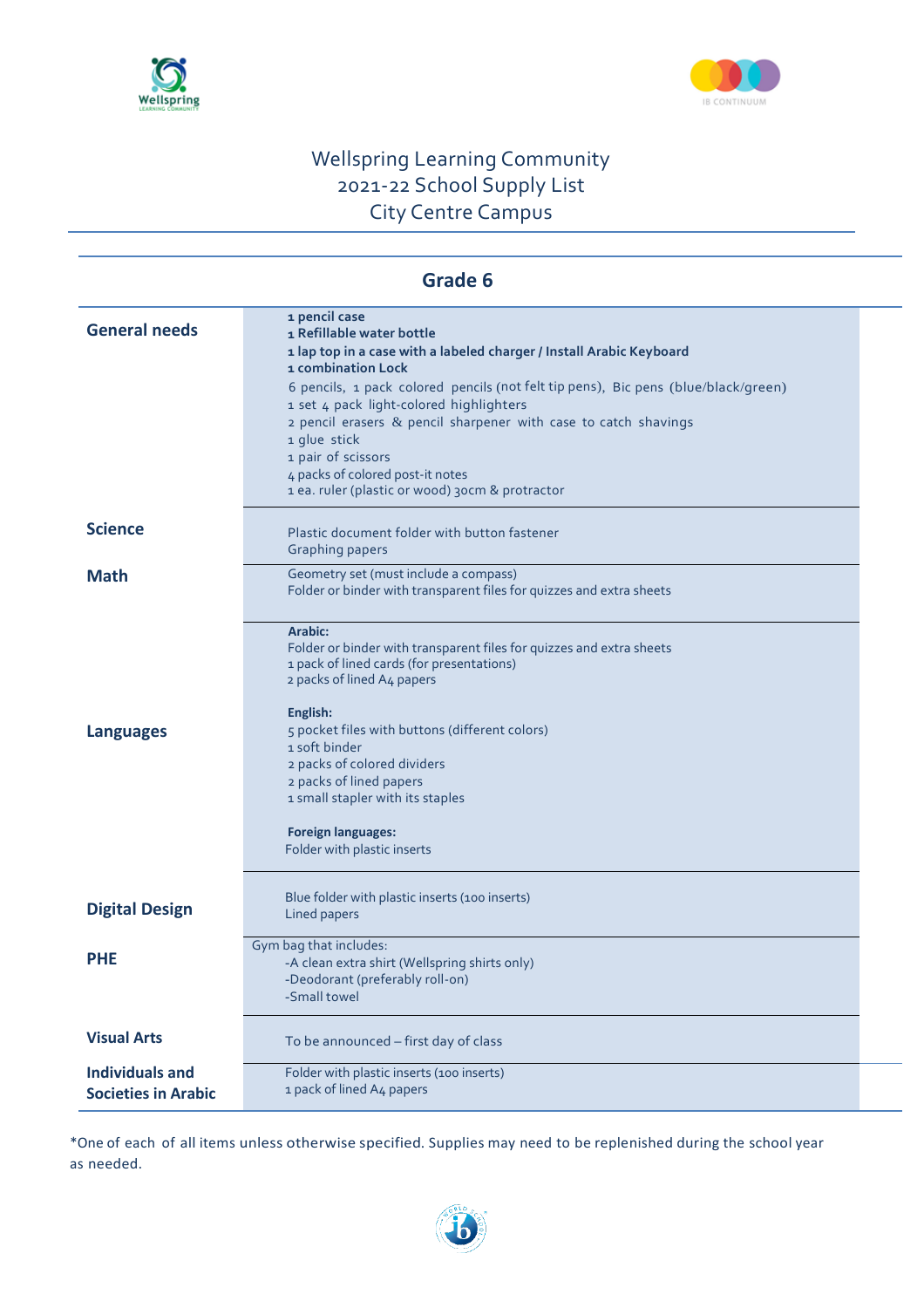



| <b>Grade 7</b>                                    |                                                                                                                                                                                                                                                                                                                                                                                                                                                                                                                                                   |  |
|---------------------------------------------------|---------------------------------------------------------------------------------------------------------------------------------------------------------------------------------------------------------------------------------------------------------------------------------------------------------------------------------------------------------------------------------------------------------------------------------------------------------------------------------------------------------------------------------------------------|--|
| <b>General needs</b>                              | 1 pencil case<br>1 Refillable water bottle<br>1 lap top in a case with a labeled charger<br>1 combination Lock<br>6 pencils, 1 pack colored pencils (not felt tip pens), Bic pens (blue/black/green)<br>1 set 4 pack light-colored highlighters<br>2 pencil erasers & pencil sharpener with case to catch shavings<br>1 glue stick<br>1 pair of scissors<br>4 packs of colored post-it notes<br>1 ea. ruler (plastic or wood) 30cm & protractor                                                                                                   |  |
| <b>Science</b>                                    | Plastic folder with button fastener<br><b>Graphing papers</b><br>Loose A4 papers for quizzes                                                                                                                                                                                                                                                                                                                                                                                                                                                      |  |
| <b>Math</b><br><b>Languages</b>                   | Geometry set (must include a compass)<br>Folder or binder with transparent files for quizzes and extra sheets<br>Arabic:<br>1 pack of transparent sheets for binders (pack of 100)<br>4 document folders with button fastener<br>1 pack of lined cards (for presentations)<br>2 packs of lined A4 papers<br>English:<br>5 pocket files with buttons (different colors)<br>1 soft binder<br>2 packs of colored dividers<br>2 packs of lined papers<br>1 small stapler with its staples<br><b>Foreign languages:</b><br>Folder with plastic inserts |  |
| <b>Digital Design</b>                             | Blue folder with plastic inserts (100 inserts)<br>Lined papers                                                                                                                                                                                                                                                                                                                                                                                                                                                                                    |  |
| <b>PHE</b>                                        | Gym bag that includes:<br>A clean extra shirt (Wellspring shirts only)<br>Deodorant (preferably roll-on)<br>Small towel                                                                                                                                                                                                                                                                                                                                                                                                                           |  |
| <b>Visual Arts</b>                                | To be announced - first day of class                                                                                                                                                                                                                                                                                                                                                                                                                                                                                                              |  |
| <b>Individuals and</b><br><b>Societies/Arabic</b> | Folder with plastic inserts (100 inserts)<br>1 pack of lined A4 papers                                                                                                                                                                                                                                                                                                                                                                                                                                                                            |  |

\*One of each of all items unless otherwise specified. Supplies may need to be replenished during the school year as neede

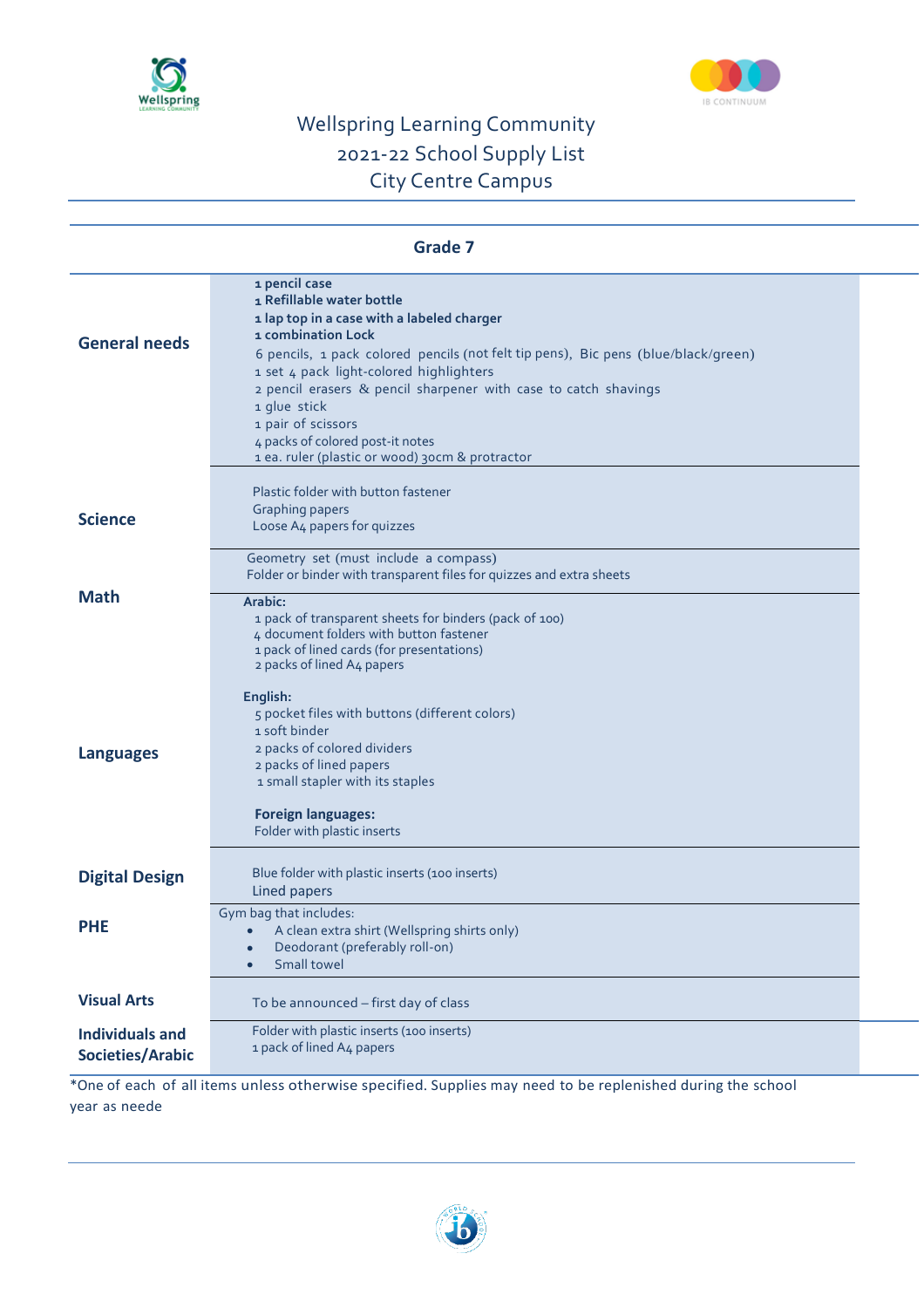



| <b>General needs</b>                                 | 1 pencil case<br>1 Refillable water bottle<br>1 Laptop in a case with a labeled charger<br>1 Combination Lock<br>6 pencils, 1 pack colored pencils (not felt tip pens), Bic pens (blue/black/green)<br>1 set 4 pack light-colored highlighters<br>$2$ pencil erasers $\&$ pencil sharpener with case to catch shavings<br>1 glue stick<br>1 pair of scissors<br>Highlighters<br>4 packs of colored post-it notes<br>2 packs of lined papers<br>- 1 ea. ruler (plastic or wood) 30cm & protractor<br>Note: Tippex/Whiteout is not allowed in school. |
|------------------------------------------------------|-----------------------------------------------------------------------------------------------------------------------------------------------------------------------------------------------------------------------------------------------------------------------------------------------------------------------------------------------------------------------------------------------------------------------------------------------------------------------------------------------------------------------------------------------------|
| <b>Science</b>                                       | Plastic folder with button fastener<br><b>Graphing papers</b><br>Loose A4 papers for quizzes                                                                                                                                                                                                                                                                                                                                                                                                                                                        |
| <b>Math</b>                                          | Geometry set (must include a compass)<br>Scientific calculator (Casio FX $-$ 570 ES or Casio FX $-$ 991 ES)<br>Folder or binder with transparent files for quizzes and extra sheets                                                                                                                                                                                                                                                                                                                                                                 |
| <b>Languages</b>                                     | Arabic:<br>1 pack of transparent sheets for binders (pack of 100)<br>4 document folders with button fastener<br>1 pack of lined cards (for presentations)<br>2 packs of lined A4 papers<br>English:<br>5 pocket files with buttons (different colors)<br>1 soft binder<br>2 packs of colored dividers<br>1 small stapler with its staples<br><b>Foreign languages:</b><br>Folder with plastic inserts                                                                                                                                               |
| <b>Digital Design</b>                                | Blue folder with plastic inserts (100 inserts)<br>Lined papers                                                                                                                                                                                                                                                                                                                                                                                                                                                                                      |
| <b>PHE</b>                                           | Gym bag that includes:<br>A clean extra shirt (Wellspring shirts only)<br>Deodorant (preferably roll-on)<br>Small towel<br>$\bullet$                                                                                                                                                                                                                                                                                                                                                                                                                |
| <b>Visual Arts</b>                                   | To be announced - first day of class                                                                                                                                                                                                                                                                                                                                                                                                                                                                                                                |
| <b>Individuals and</b><br><b>Societies in Arabic</b> | Folder with plastic inserts (100 inserts)<br>1 pack of lined A4 papers                                                                                                                                                                                                                                                                                                                                                                                                                                                                              |

\*One of each of all items unless otherwise specified.

Supplies may need to be replenished during the school year as needed.

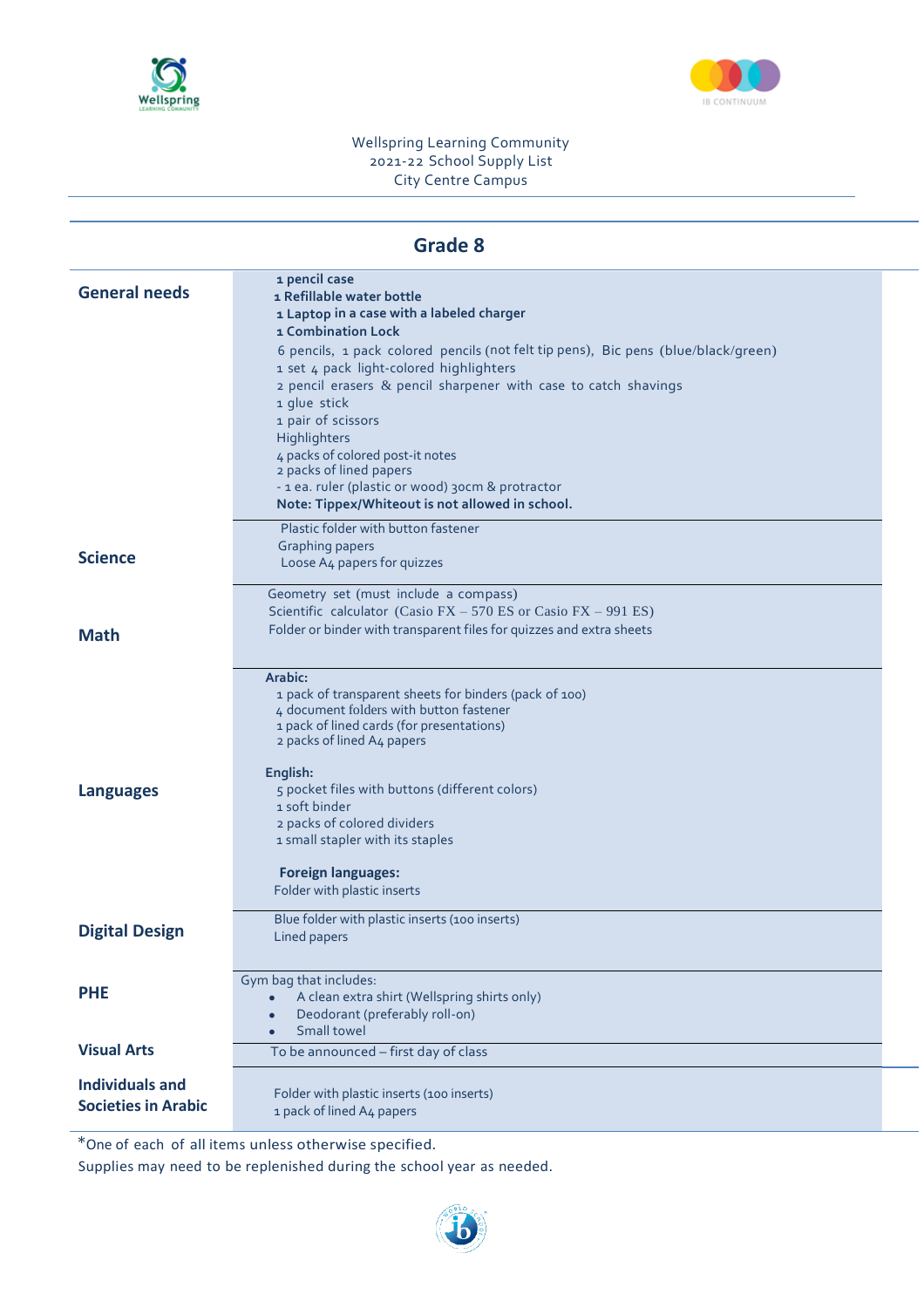



### **Grade 9**

| <b>General needs</b>                                 | 1 pencil case<br>1 Refillable Water bottle<br>1 Laptop in a case with a labeled charger<br>1 Combination Lock<br>6 pencils, 1 pack colored pencils (Not felt tip pens), Bic pens (blue/black/green)<br>1 set 4 pack light-colored highlighters<br>2 pencil erasers & pencil sharpener with case to catch shavings<br>1 glue stick<br>1 pair of scissors<br>2 packs of lined papers<br>Highlighter<br>4 packs of colored post-it notes |  |
|------------------------------------------------------|---------------------------------------------------------------------------------------------------------------------------------------------------------------------------------------------------------------------------------------------------------------------------------------------------------------------------------------------------------------------------------------------------------------------------------------|--|
|                                                      | - 1 ea. ruler (plastic or wood) 30cm & protractor<br>Note: Tippex/Whiteout is not allowed in school.                                                                                                                                                                                                                                                                                                                                  |  |
| <b>Science</b>                                       | Plastic folder with button fastener<br>Graphing papers<br>Loose A4 papers for quizzes                                                                                                                                                                                                                                                                                                                                                 |  |
| <b>Math</b>                                          | Geometry set (must include a compass)<br>Scientific calculator (Casio FX - 570 ES or Casio FX - 991 ES)<br>Folder or binder with transparent files for quizzes and extra sheets                                                                                                                                                                                                                                                       |  |
|                                                      | Arabic:<br>1 pack of transparent sheets for binders (pack of 100)<br>4 document folders with button fastener<br>1 pack of lined cards (for presentations)<br>2 packs of lined A4 papers                                                                                                                                                                                                                                               |  |
| <b>Languages</b>                                     | English:<br>-5 pocket files with buttons (different colors)<br>- 1 soft binder<br>- 2 packs of colored dividers<br>- 2 packs of lined papers<br>- 1 small stapler with its staples                                                                                                                                                                                                                                                    |  |
|                                                      | <b>Foreign languages:</b><br>- Folder with plastic inserts                                                                                                                                                                                                                                                                                                                                                                            |  |
| <b>Digital Design</b>                                | Blue folder with plastic inserts (100 inserts)<br>Lined papers                                                                                                                                                                                                                                                                                                                                                                        |  |
| <b>PHE</b>                                           | Gym bag that includes:<br>A clean extra shirt (Wellspring shirts only)<br>Deodorant (preferably roll-on)<br>Small towel<br>$\bullet$                                                                                                                                                                                                                                                                                                  |  |
| <b>Visual Arts</b>                                   | To be announced - first day of class                                                                                                                                                                                                                                                                                                                                                                                                  |  |
| <b>Individuals and</b><br><b>Societies in Arabic</b> | Folder with plastic inserts (100 inserts)<br>1 pack of lined A4 papers                                                                                                                                                                                                                                                                                                                                                                |  |

\*One of each of all items) unless otherwise specified

Supplies may need to be replenished during the school year as needed.

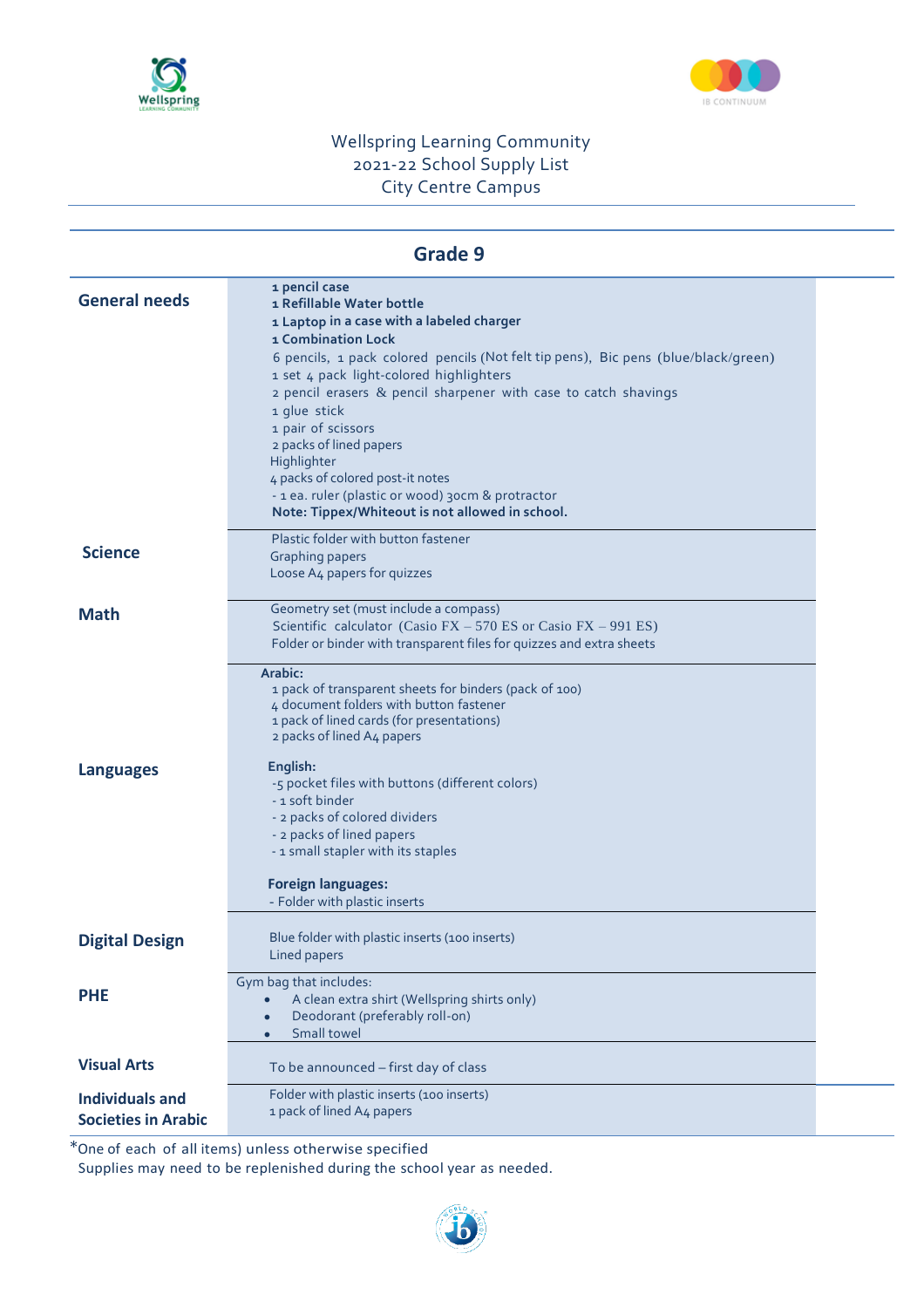



| Grade 10                                             |                                                                                                                                                                                                                                                                                                                                                                                                                                                                                                                                     |  |
|------------------------------------------------------|-------------------------------------------------------------------------------------------------------------------------------------------------------------------------------------------------------------------------------------------------------------------------------------------------------------------------------------------------------------------------------------------------------------------------------------------------------------------------------------------------------------------------------------|--|
| <b>General needs</b>                                 | 1 pencil case<br>1 Refillable Water bottle<br>1 Laptop in a case with a labeled charger<br><b>1 Combination Lock</b><br>6 pencils, 1 pack colored pencils (Not felt tip pens), Bic pens (blue/black/green)<br>1 set 4 pack light-colored highlighters<br>2 pencil erasers & pencil sharpener with case to catch shavings<br>1 glue stick<br>1 pair of scissors<br>4 packs of lined papers<br>4 packs of colored post-it notes<br>1 ea. ruler (plastic or wood) 30cm & protractor<br>Note: Tippex/Whiteout is not allowed in school. |  |
| <b>Science</b>                                       | Plastic folder with button fastener<br><b>Graphing papers</b><br>Loose A4 papers for quizzes                                                                                                                                                                                                                                                                                                                                                                                                                                        |  |
| <b>Math</b>                                          | Students opting for the Diploma Program: Graphic calculator (Casio FX986o GII SD (in case<br>you have the TI 84 plus you do not need to buy a new one))<br>Students sitting for the national exam: Scientific calculator (Casio FX - 570 ES or Casio FX<br>$-991$ ES)<br>Folder or binder with transparent files for quizzes and extra sheets<br>Arabic:                                                                                                                                                                            |  |
| <b>Languages</b>                                     | 1 pack of transparent sheets for binders (pack of 100)<br>4 document folders with button fastener<br>1 pack of lined cards (for presentations)<br>2 packs of lined A4 papers<br>English:<br>-5 pocket files with buttons (different colors)<br>- 1 soft binder<br>- 2 packs of colored dividers<br>- 1 small stapler with its staples<br><b>Foreign languages:</b><br>- Folder with plastic inserts                                                                                                                                 |  |
| <b>Digital Design</b>                                | Blue folder with plastic inserts (100 inserts)<br>Lined papers                                                                                                                                                                                                                                                                                                                                                                                                                                                                      |  |
| <b>PHE</b>                                           | Gym bag that includes:<br>A clean extra shirt (Wellspring shirts only)<br>Deodorant (preferably roll-on)<br>Small towel                                                                                                                                                                                                                                                                                                                                                                                                             |  |
| <b>Visual Arts</b>                                   | To be announced - first day of class                                                                                                                                                                                                                                                                                                                                                                                                                                                                                                |  |
| <b>Individuals and</b><br><b>Societies in Arabic</b> | Folder with plastic inserts (100 inserts)<br>1 pack of lined A4 papers                                                                                                                                                                                                                                                                                                                                                                                                                                                              |  |

\*One of each of all items unless otherwise specified. Supplies may need to be replenished during the school year as needed.